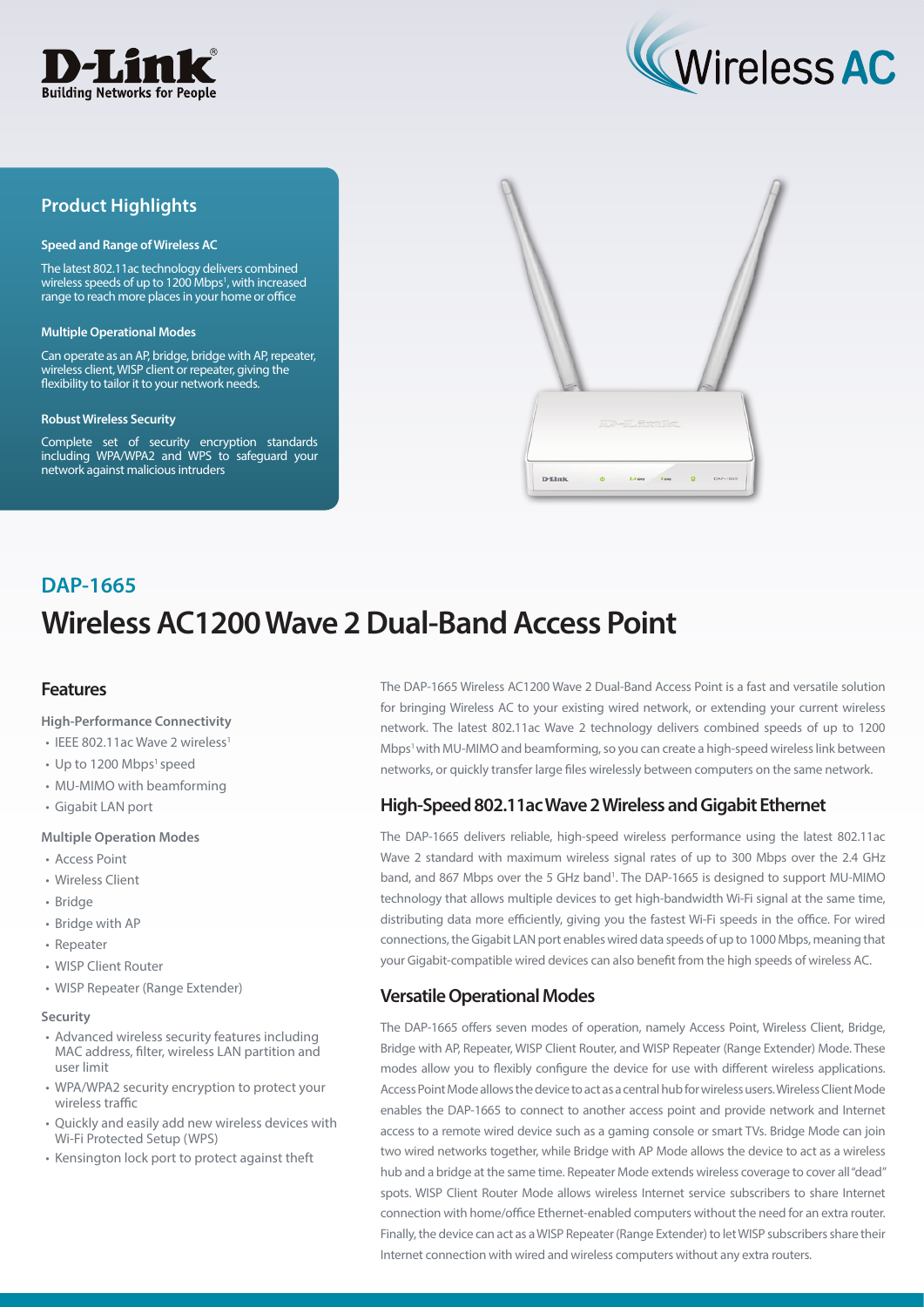

## **Full Wireless Security**

The DAP-1665 provides 64/128-bit WPA/WPA2 security to protect your network and wireless data. This device also supports Wi-Fi Protected Setup (WPS) to quickly and securely set up a secure wireless network. In addition, the access point features MAC address filtering and a disable SSID broadcast function to limit outsiders' access to your wireless network. The DAP-1665 also features a Kensington security slot so you can protect your access point against theft.



## **Multiple Operation Modes**